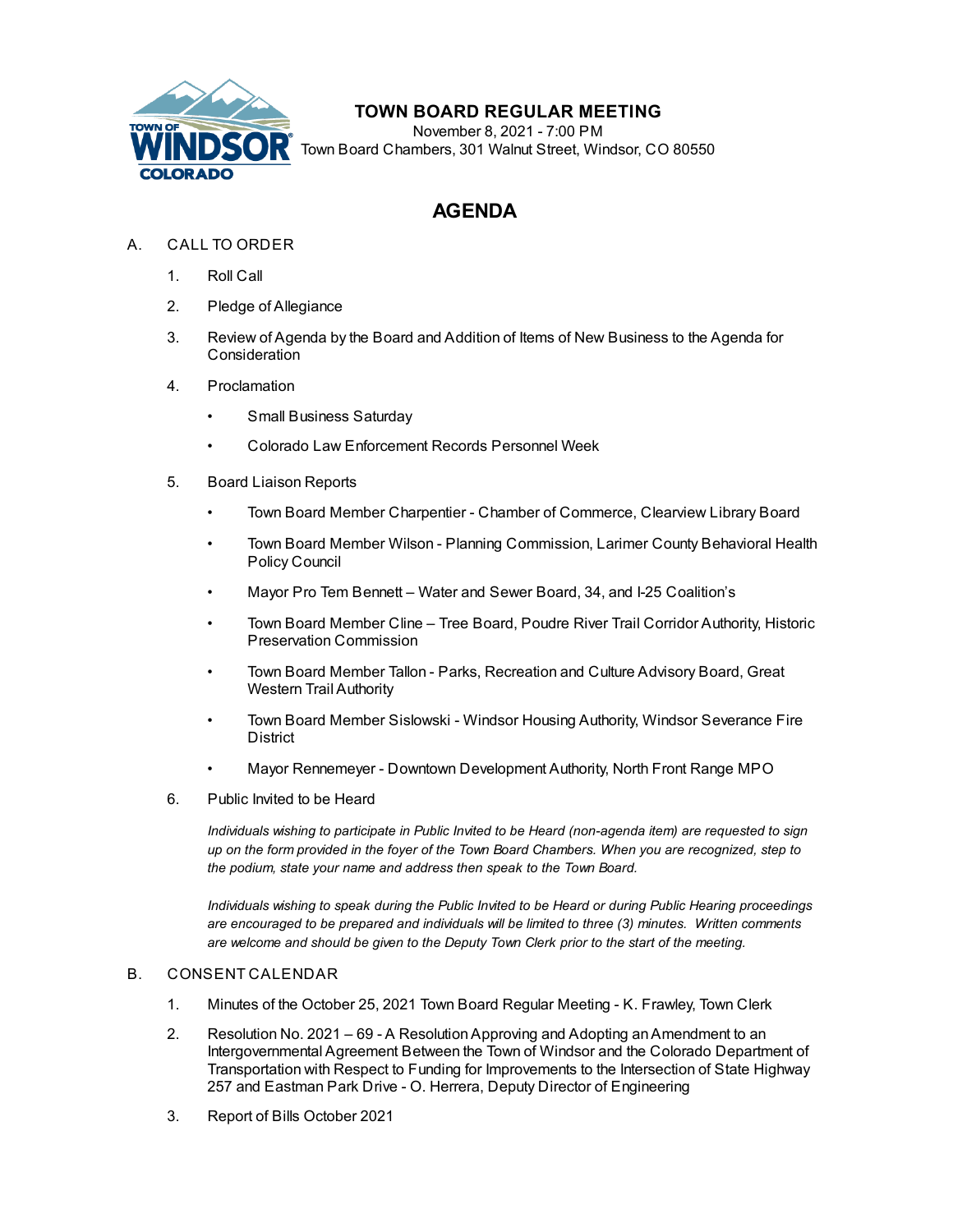#### C. BOARD ACTION

- 1. Public Hearing Resolution No. 2021-70 Final Major Subdivision South Gate Business Park Subdivision 11th Filing - Tract D of South Gate Business Park 1st Filing and Tract A South Gate Business Park 9th Filing, Martin Lind, Windsor South Gate Development LLC; [Owner/Applicant](file:///C:/Windows/TEMP/CoverSheet.aspx?ItemID=1772&MeetingID=260) and Derek Patterson, TST Engineering, Own's Representative, Garrett Scallon, Windsor South Gate Development LLC, Owner's Representative
	- Quasi-judicial
	- David Eisenbraun, Senior Planner
- 2. Resolution No. 2021-70 A Resolution approving Final Major Subdivision South Gate Business Park Subdivision 11th Filing - Tract D of South Gate Business Park 1st Filing and Tract A South Gate Business Park 9th Filing, Martin Lind, Windsor South Gate Development LLC; [Owner/Applicant](file:///C:/Windows/TEMP/CoverSheet.aspx?ItemID=1773&MeetingID=260) and Derek Patterson, TST Engineering, Own's Representative, Garrett Scallon, Windsor South Gate Development LLC, Owner's Representative
	- Quasi-judicial
	- David Eisenbraun, Senior Planner
- 3. Resolution No. 2021-71 A [ResolutionApproving](file:///C:/Windows/TEMP/CoverSheet.aspx?ItemID=1778&MeetingID=260) the Incentive Agreement for Lineage Logistics - Stacy Miller, Director of Economic Development
	- Legislative Action
	- Stacy Miller, Director of Economic Development
- 4. Resolution No. 2021-72 A [ResolutionApproving](file:///C:/Windows/TEMP/CoverSheet.aspx?ItemID=1745&MeetingID=260) Modifications to the Road Impact Fee Schedule Pursuant to Section 15-15-40 of the Windsor Municipal Code
	- Legislative action
	- Staff presentation: Scott Ballstadt, Director of Planning
- 5. Resolution No. 2021- 73 [ResolutionApproving](file:///C:/Windows/TEMP/CoverSheet.aspx?ItemID=1761&MeetingID=260) Model Colorado Regional Intergovernmental Agreement ("IGA") concerning the Weld Region
	- Legislative Action
	- Staff Presentation Kim Emil, Asst. TownAttorney
- 6. Resolution No. 2021-74 A [ResolutionApproving](file:///C:/Windows/TEMP/CoverSheet.aspx?ItemID=1783&MeetingID=260) and Adopting the Amended and Restated Intergovernmental Agreement Regarding the Poudre River Trail
	- Legislative action
	- Staff presentation: Wade Willis, Open Space and Trails Manager

#### D. COMMUNICATIONS

- 1. Communications from TownAttorney
- 2. Communications from Town Staff
	- a. Site Plan Review South Gate Business Park [Subdivision](file:///C:/Windows/TEMP/CoverSheet.aspx?ItemID=1757&MeetingID=260) (Aims Community College Campus Expansion) - C. Malone
	- b. South Gate Business Park [Subdivision](file:///C:/Windows/TEMP/CoverSheet.aspx?ItemID=1771&MeetingID=260) 2nd Filing, Lot 4, Block 1 (1113 South Gate Drive) - S.Mezzetti
	- c. Site Plan Review South Gate Business Park [Subdivision](file:///C:/Windows/TEMP/CoverSheet.aspx?ItemID=1774&MeetingID=260) 6th Filing, Lot 2 (1000 Champion Drive) - S.Mezzetti
	- d. Site Plan Review South Gate Business Park [Subdivision](file:///C:/Windows/TEMP/CoverSheet.aspx?ItemID=1775&MeetingID=260) 9th Filing, Lot 2 (1105 South Gate Drive) - S. Mezzetti
	- e. Financial Report September 2021
	- f. Increased Funding to Economic [Development](file:///C:/Windows/TEMP/CoverSheet.aspx?ItemID=1780&MeetingID=260) Membership
	- g. WWTP BioSolids [Guaranteed](file:///C:/Windows/TEMP/CoverSheet.aspx?ItemID=1784&MeetingID=260) Maximum Price Update